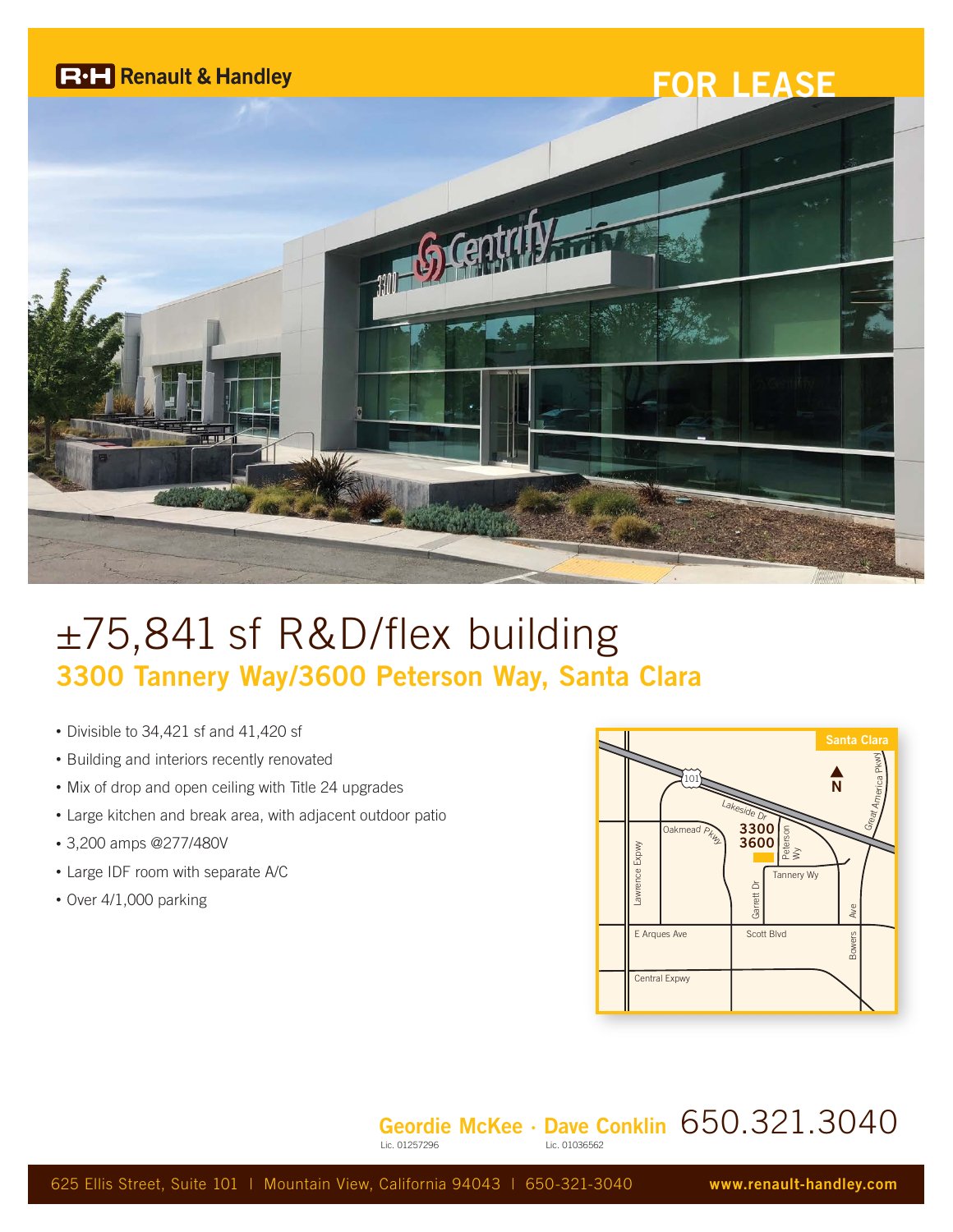## ±75,841 sf R&D/flex building **3300 Tannery Way/3600 Peterson Way, Santa Clara**

### **Site Plan**



Floor plans may not be to scale. The information contained herein has been obtained from sources we deem reliable. We have no reason to doubt its accuracy, but we do not guarantee it. All information should be verified prior to lease.

**Geordie McKee · Dave Conklin** 650.321.3040 Lic. 01036562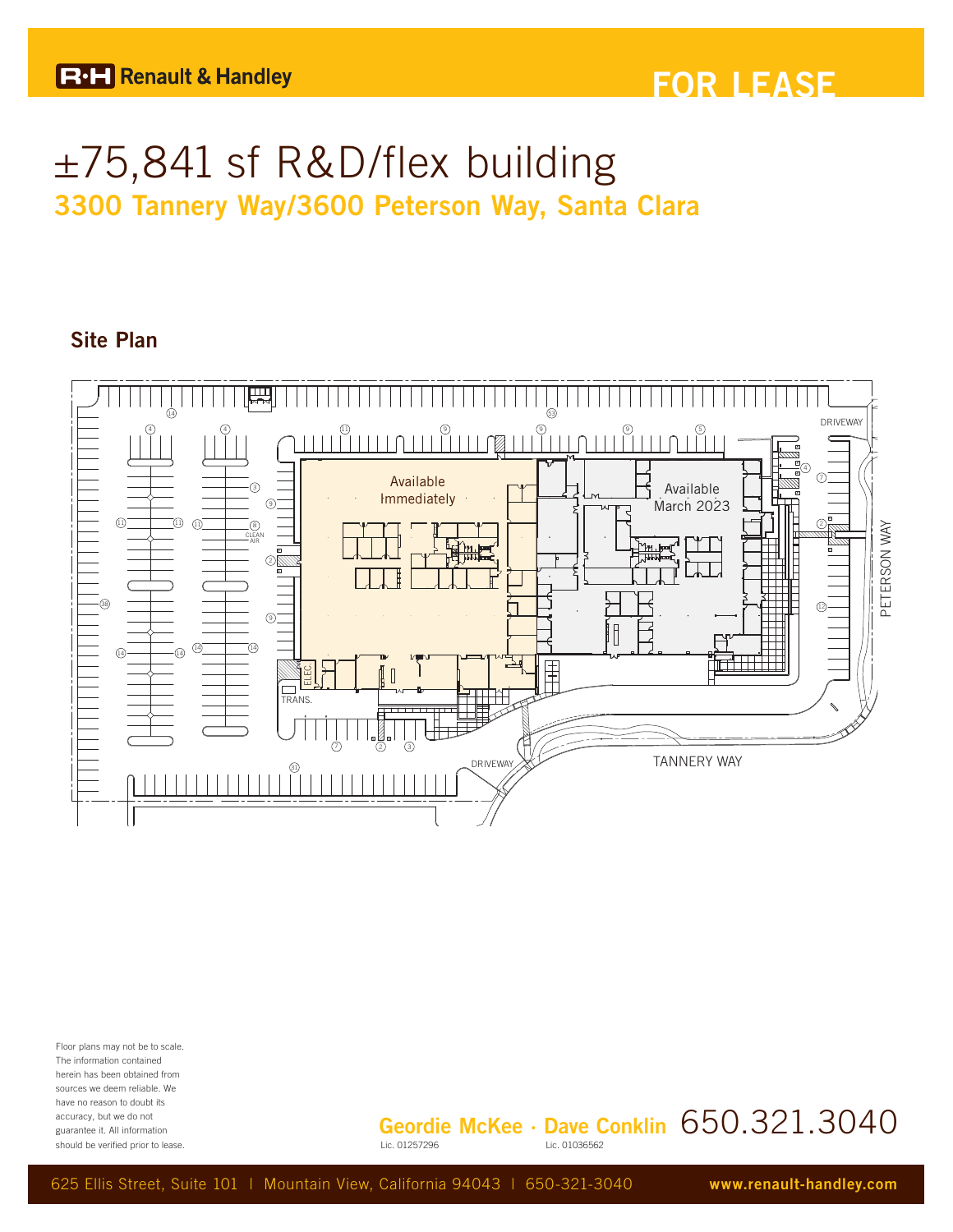## ±75,841 sf R&D/flex building **3300 Tannery Way/3600 Peterson Way, Santa Clara**

### **3300 Tannery Way: 41,420 sf**

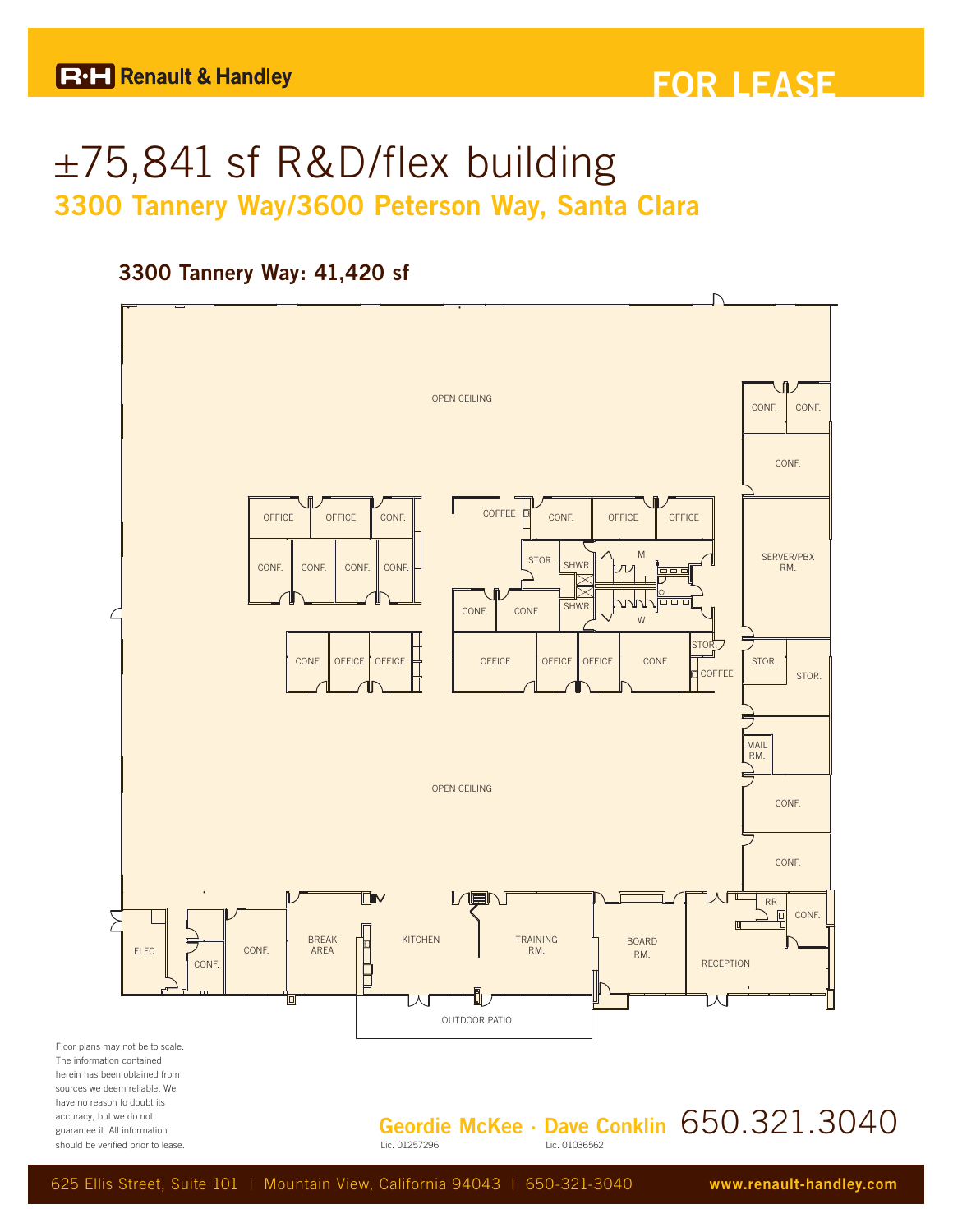### **FOR LEASE**

## ±75,841 sf R&D/flex building **3300 Tannery Way/3600 Peterson Way, Santa Clara**

### **3300 Tannery Way**



Floor plans may not be to scale. The information contained herein has been obtained from sources we deem reliable. We have no reason to doubt its accuracy, but we do not guarantee it. All information should be verified prior to lease.

#### **Geordie McKee · Dave Conklin** 650.321.3040 Lic. 01036562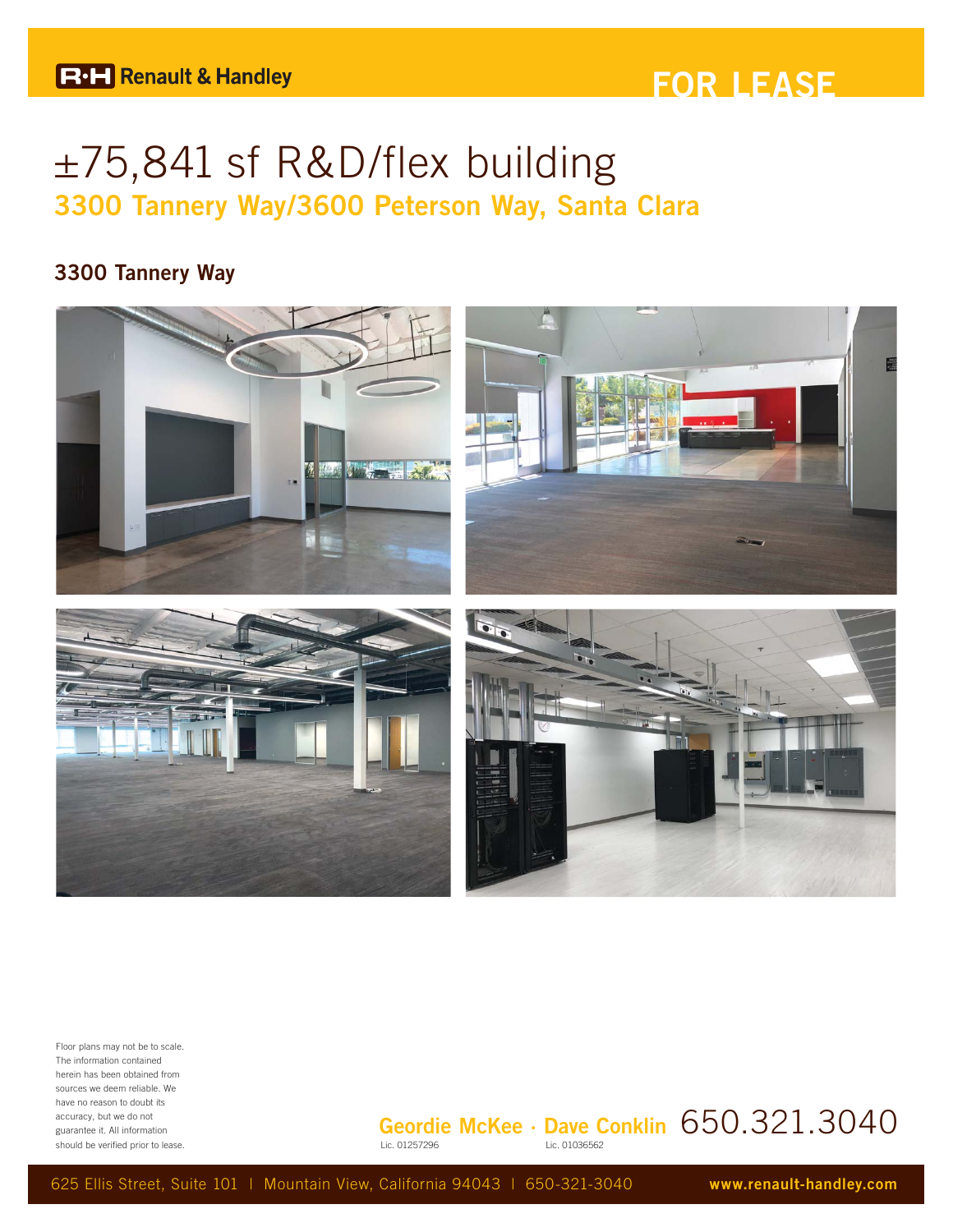### **FOR LEASE**

## ±75,841 sf R&D/flex building **3300 Tannery Way/3600 Peterson Way, Santa Clara**

### **3600 Peterson Way: 34,421 sf**



Floor plans may not be to scale. The information contained herein has been obtained from sources we deem reliable. We have no reason to doubt its accuracy, but we do not guarantee it. All information should be verified prior to lease.

**Geordie McKee · Dave Conklin** 650.321.3040 Lic. 01036562